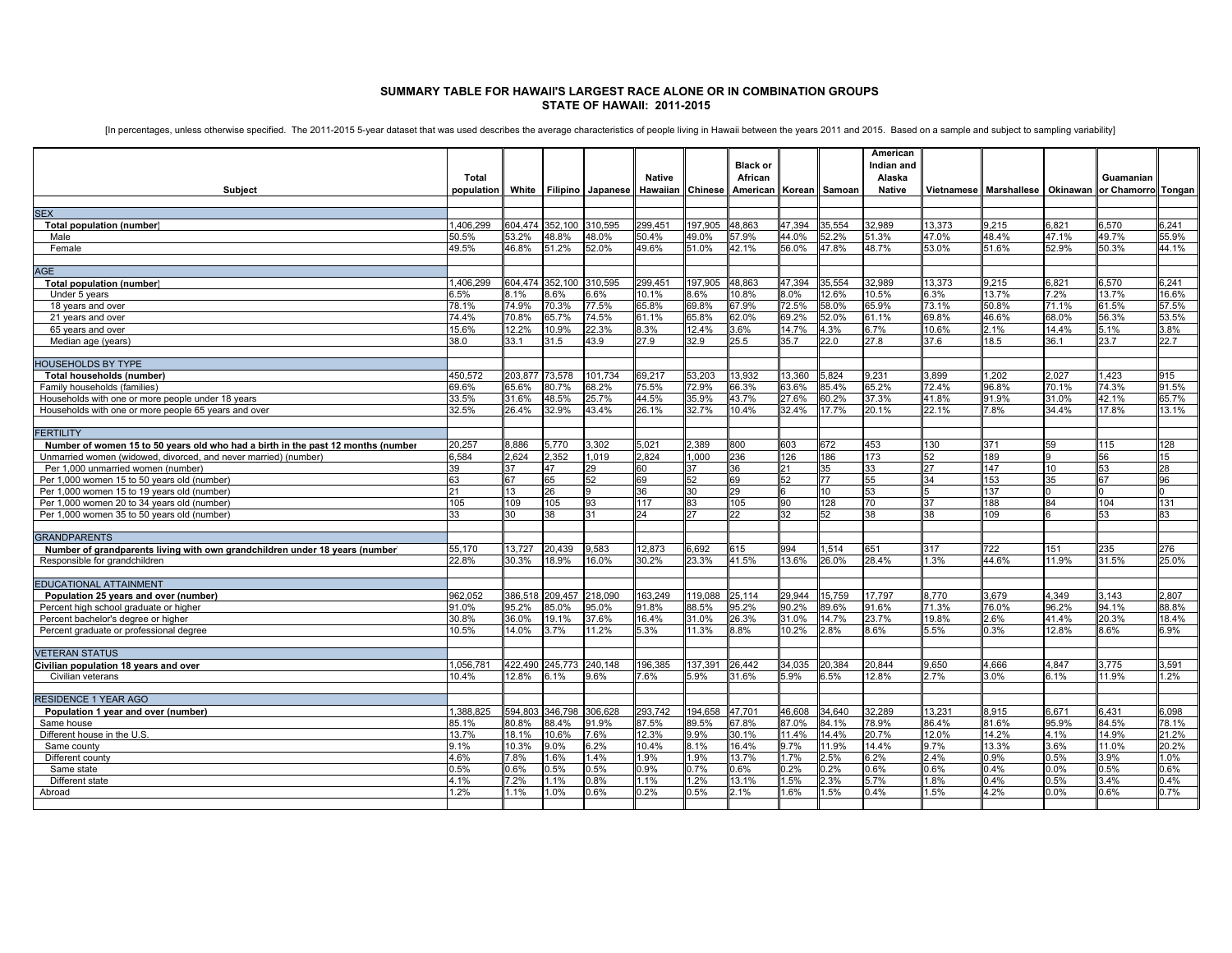## **SUMMARY TABLE FOR HAWAII'S LARGEST RACE ALONE OR IN COMBINATION GROUPS STATE OF HAWAII: 2011-2015**

[In percentages, unless otherwise specified. The 2011-2015 5-year dataset that was used describes the average characteristics of people living in Hawaii between the years 2011 and 2015. Based on a sample and subject to sam

|                                                                                                                   |                   |                                  |                  |                         |                  |                  | <b>Black or</b> |                 |                             | American<br>Indian and |                 |                                                    |                  |                |                |
|-------------------------------------------------------------------------------------------------------------------|-------------------|----------------------------------|------------------|-------------------------|------------------|------------------|-----------------|-----------------|-----------------------------|------------------------|-----------------|----------------------------------------------------|------------------|----------------|----------------|
|                                                                                                                   | Total             |                                  |                  |                         | <b>Native</b>    |                  | African         |                 |                             | Alaska                 |                 |                                                    |                  | Guamanian      |                |
| Subject                                                                                                           | population        |                                  |                  | White Filipino Japanese | Hawaiian         | <b>Chinese</b>   | American        |                 | Korean Samoan               | Native                 |                 | Vietnamese Marshallese Okinawan or Chamorro Tongan |                  |                |                |
| PLACE OF BIRTH                                                                                                    |                   |                                  |                  |                         |                  |                  |                 |                 |                             |                        |                 |                                                    |                  |                |                |
| Total population (number)                                                                                         | 1,406,299         | 604,474                          | 352,100          | 310,595                 | 299,451          | 197,905          | 48,863          | 47,394          | 35,554                      | 32,989                 | 13,373          | 9,215                                              | 6,821            | 3,570          | 6,241          |
| Native, Hawaii-born                                                                                               | 53.8%             | 14.7%                            | 60.4%            | 34.7%                   | 93.3%            | 76.6%            | 25.2%           | 54.3%           | 34.8%                       | 51.9%                  | 29.9%           | 35.0%                                              | 88.5%            | 1.2%           | 54.7%          |
| Native, Born in other U.S. state or territory, or abroad of American parent(s)                                    | 28.4%             | 50.6%                            | 7.6%             | 7.3%                    | 6.3%             | 7.3%             | 69.8%           | 11.1%           | 28.4%                       | 45.9%                  | 12.1%           | 3.8%                                               | 9.2%             | 45.9%          | 12.6%          |
| Foreign born, Naturalized citizen                                                                                 | 10.1%             | 2.4%                             | 20.6%            | 3.2%                    | 0.2%             | 11.3%            | 3.4%            | 24.9%           | 3.7%                        | 1.0%                   | 42.9%           | 2.1%                                               | 2.1%             | 2.5%           | 11.8%          |
| Foreign born, Not a U.S. citizen                                                                                  | 7.6%              | 2.3%                             | 11.4%            | 4.8%                    | 0.2%             | 4.7%             | 1.6%            | 9.8%            | 3.1%                        | 1.1%                   | 15.1%           | 59.2%                                              | 0.3%             | 0.4%           | 20.9%          |
| <b>U.S. CITIZENSHIP STATUS</b>                                                                                    |                   |                                  |                  |                         |                  |                  |                 |                 |                             |                        |                 |                                                    |                  |                |                |
| Foreign-born population (number)                                                                                  | 249,319           | 28.230                           | 112.607          | 24.875                  | 1,339            | 31.756           | 2.446           | 16.416          | 2.414                       | 713                    | 7.760           | 5,643                                              | 162              | 192            | 2.040          |
| Naturalized U.S. citizen                                                                                          | 56.9%             | 51.0%                            | 64.3%            | 39.6%                   | 54.7%            | 70.6%            | 68.2%           | 71.8%           | 54.6%                       | 47.7%                  | 74.0%           | 3.4%                                               | 86.4%            | 35.4%          | 36.2%          |
| Not a U.S. citizen                                                                                                | 43.1%             | 49.0%                            | 35.7%            | 30.4%                   | 45.3%            | 29.4%            | 31.8%           | 28.2%           | 45.4%                       | 52.3%                  | 26.0%           | 96.6%                                              | 13.6%            | 14.6%          | 63.8%          |
|                                                                                                                   |                   |                                  |                  |                         |                  |                  |                 |                 |                             |                        |                 |                                                    |                  |                |                |
| <b>LANGUAGE SPOKEN AT HOME</b>                                                                                    |                   |                                  |                  |                         |                  |                  |                 |                 |                             |                        |                 |                                                    |                  |                |                |
| Population 5 years and over (number)                                                                              | 1,315,242         | 555.609                          | 321,875          | 290.184                 | 269,259          | 180,796          | 43,576          | 43,616          | 31.067                      | 29.526                 | 12,526          | 7,951                                              | 6,328            | 5.670          | 5,207          |
| Language other than English<br>Speak English less than "very well"                                                | 25.2%<br>12.5%    | .7%<br>2.0%                      | 38.7%<br>21.1%   | 16.3%<br>.4%            | 9.3%<br>.8%      | 24.5%<br>13.2%   | 10.5%<br>3.0%   | 43.0%<br>28.1%  | 14.6%<br>15.9%              | 10.5%<br>2.9%          | 73.8%<br>50.1%  | 88.9%<br>44.6%                                     | 3.7%<br>.1%      | 24.3%<br>.8%   | 55.5%<br>18.1% |
|                                                                                                                   |                   |                                  |                  |                         |                  |                  |                 |                 |                             |                        |                 |                                                    |                  |                |                |
| <b>EMPLOYMENT STATUS</b>                                                                                          |                   |                                  |                  |                         |                  |                  |                 |                 |                             |                        |                 |                                                    |                  |                |                |
| Civilian labor force (number)                                                                                     | 695,572           | 282.195                          | 182.465          | 148,975                 | 137.221          | 95,569           | 18,853          | 21,083          | 14.014                      | 14,095                 | 6,635           | 2.794                                              | 3,522            | .746           | 2,555          |
| Percent Unemployed                                                                                                | 3.1%              | .6%                              | 5.9%             | 1.1%                    | $0.0\%$          | .1%              | 10.7%           | 5.6%            | 10.6%                       | 11.1%                  | 3.5%            | 16.9%                                              | 3.8%             | 1.0%           | 3.1%           |
|                                                                                                                   |                   |                                  |                  |                         |                  |                  |                 |                 |                             |                        |                 |                                                    |                  |                |                |
| <b>COMMUTING TO WORK</b>                                                                                          |                   |                                  |                  |                         |                  |                  |                 |                 |                             |                        |                 |                                                    |                  |                |                |
| Workers 16 years and over (number)<br>Public transportation (excluding taxicab)                                   | 678,279<br>6.5%   | 286.52<br>3.8%                   | 169,346<br>10.9% | 140,284<br>4.4%         | 122.285<br>5.3%  | 88,432<br>6.7%   | 23.071<br>4.6%  | 19.789<br>4.8%  | 12.419<br>8.7%              | 13,023<br>6.3%         | 6,206<br>12.6%  | 2.204<br>25.4%                                     | 3,314<br>4.0%    | 2,605<br>6.4%  | 2,260<br>3.7%  |
|                                                                                                                   |                   |                                  |                  |                         |                  |                  |                 |                 |                             |                        |                 |                                                    |                  |                |                |
| <b>OCCUPATION</b>                                                                                                 |                   |                                  |                  |                         |                  |                  |                 |                 |                             |                        |                 |                                                    |                  |                |                |
| Civilian employed population 16 years and over (number)                                                           | 653,284           | 263,666                          | 171,760          | 142,915                 | 124,904          | 89.744           | 16,830          | 19,911          | 12,525                      | 12,530                 | 6,202           | 2,322                                              | 3,388            | 2.445          | 2.347          |
| Management, business, science, and arts occupations                                                               | 34.0%             | 39.2%                            | 22.1%            | 40.0%                   | 25.0%            | 33.9%            | 32.7%           | 34.7%           | 21.4%                       | 30.7%                  | 24.6%           | 8.4%                                               | 42.1%            | 34.4%          | 22.1%          |
|                                                                                                                   |                   |                                  |                  |                         |                  |                  |                 |                 |                             |                        |                 |                                                    |                  |                |                |
| <b>CLASS OF WORKER</b>                                                                                            |                   | 263.666                          | 171.760          |                         | 124.904          | 89.744           |                 | 19.911          |                             | 12,530                 | 3,202           | 2,322                                              |                  | .445           | 2.347          |
| Civilian employed population 16 years and over (number)<br>Self-employed in own not incorporated business workers | 653,284<br>6.9%   | $3.3\%$                          | 3.3%             | 142,915<br>5.6%         | 4.3%             | $3.0\%$          | 16,830<br>4.9%  | 9.3%            | 12,525<br>3.5%              | 9.4%                   | 15.6%           | 3.9%                                               | 3,388<br>3.7%    | 3.9%           | 11.3%          |
|                                                                                                                   |                   |                                  |                  |                         |                  |                  |                 |                 |                             |                        |                 |                                                    |                  |                |                |
| <b>INCOME AND BENEFITS (IN 2015 INFLATION-ADJUSTED DOLLARS)</b>                                                   |                   |                                  |                  |                         |                  |                  |                 |                 |                             |                        |                 |                                                    |                  |                |                |
| Total households (number)                                                                                         | 450.572           | 203.877                          | 73.578           | 101.734                 | 69.217           | 53.203           | 13.932          | 13.360          | 5.824                       | 9.231                  | 3.899           | 1.202                                              | 2.027            | 1.423          | 915            |
| Median household income (dollars)                                                                                 | 69.515            | 68.173                           | 76.486           | 76.298                  | 65.398           | 73.126           | 61.272          | 57.526          | 32.913                      | 60.689                 | 49.262          | 32.650                                             | 87.938           | 30.996         | 51.932         |
|                                                                                                                   |                   |                                  |                  |                         |                  |                  |                 |                 |                             |                        |                 |                                                    |                  |                |                |
| <b>Families (number)</b><br>Median family income (dollars)                                                        | 313.612<br>80.778 | 133.773 59.361<br>$\sqrt{9.442}$ | 81,122           | 39.369<br>35.185        | 52.282<br>73.609 | 38.796<br>85.026 | 9.234<br>67.354 | 8.495<br>76.649 | $\frac{1.972}{2}$<br>60.996 | 6.014<br>73.452        | 2.824<br>49.583 | 1.164<br>31.923                                    | 1.420<br>108.525 | .057<br>36.607 | 837<br>58.467  |
|                                                                                                                   |                   |                                  |                  |                         |                  |                  |                 |                 |                             |                        |                 |                                                    |                  |                |                |
| Per capita income (dollars)                                                                                       | 29.822            | 31,621                           | 21,403           | 32.129                  | 20.664           | 26,274           | 23,496          | 26,185          | 14.757                      | 21.095                 | 19.449          | 5.963                                              | 30.747           | 20.842         | 12.131         |
|                                                                                                                   |                   |                                  |                  |                         |                  |                  |                 |                 |                             |                        |                 |                                                    |                  |                |                |
| HEALTH INSURANCE COVERAGE                                                                                         |                   |                                  |                  |                         |                  |                  |                 |                 |                             |                        |                 |                                                    |                  |                |                |
| Civilian noninstitutionalized population (number)                                                                 | 1.352.350         | 69.743                           | 348,358          | 307.543                 | 295.795          | 95.699           | 41,291          | 46.832          | 34.932                      | 31.648                 | 13.062          | 9.174                                              | 3.816            | 3.259          | 3.190          |
| With health insurance coverage                                                                                    | 94.1%             | 3.7%                             | 94.4%            | 96.6%                   | 94.6%            | 94.8%            | 94.2%           | 94.3%           | 93.3%                       | 92.7%                  | 91.0%           | 88.0%                                              | 96.2%            | 94.1%          | 85.2%          |
| With private health insurance<br>With public coverage                                                             | 75.9%<br>31.8%    | 6.0%<br>29.5%                    | 75.1%<br>28.2%   | 34.8%<br>31.2%          | 67.4%<br>36.7%   | 76.2%<br>29.8%   | 75.0%<br>28.6%  | 77.0%<br>27.9%  | 58.1%<br>42.2%              | 66.2%<br>35.0%         | 58.8%<br>39.5%  | 32.4%<br>60.5%                                     | 38.9%<br>21.7%   | 3.2%<br>31.2%  | 55.7%<br>32.8% |
| No health insurance coverage                                                                                      | 5.9%              | 3.3%                             | 5.6%             | 3.4%                    | 5.4%             | 5.2%             | 5.8%            | 5.7%            | 3.7%                        | 7.3%                   | 9.0%            | 12.0%                                              | 3.8%             | 5.9%           | 14.8%          |
|                                                                                                                   |                   |                                  |                  |                         |                  |                  |                 |                 |                             |                        |                 |                                                    |                  |                |                |
| PERCENTAGE OF FAMILIES AND PEOPLE WHOSE INCOME IN THE PAST 12 MONTHS IS<br><b>BELOW THE POVERTY LEVEL</b>         |                   |                                  |                  |                         |                  |                  |                 |                 |                             |                        |                 |                                                    |                  |                |                |
| All families                                                                                                      | 7.7%              | 7.3%                             | 7.5%             | 3.8%                    | 12.6%            | 8.0%             | 9.6%            | 9.1%            | 17.9%                       | 15.1%                  | 19.4%           | 46.2%                                              | 1.8%             | 3.5%           | 21.9%          |
| All people                                                                                                        | 11.2%             | 11 4%                            | 9.4%             | 6.6%                    | 15.5%            | 10.1%            | 13.5%           | 11.2%           | 20.4%                       | 18.1%                  | 18.0%           | 51.1%                                              | 3.2%             | $0.0\%$        | 16.2%          |
| 65 years and over                                                                                                 | 7.6%              | 3.8%                             | 7.2%             | 5.0%                    | 7.9%             | 10.2%            | 12.3%           | 18.4%           | 9.6%                        | 17.2%                  | 29.1%           | 32.8%                                              | 3.5%             | 21%            | 6.3%           |
|                                                                                                                   |                   |                                  |                  |                         |                  |                  |                 |                 |                             |                        |                 |                                                    |                  |                |                |